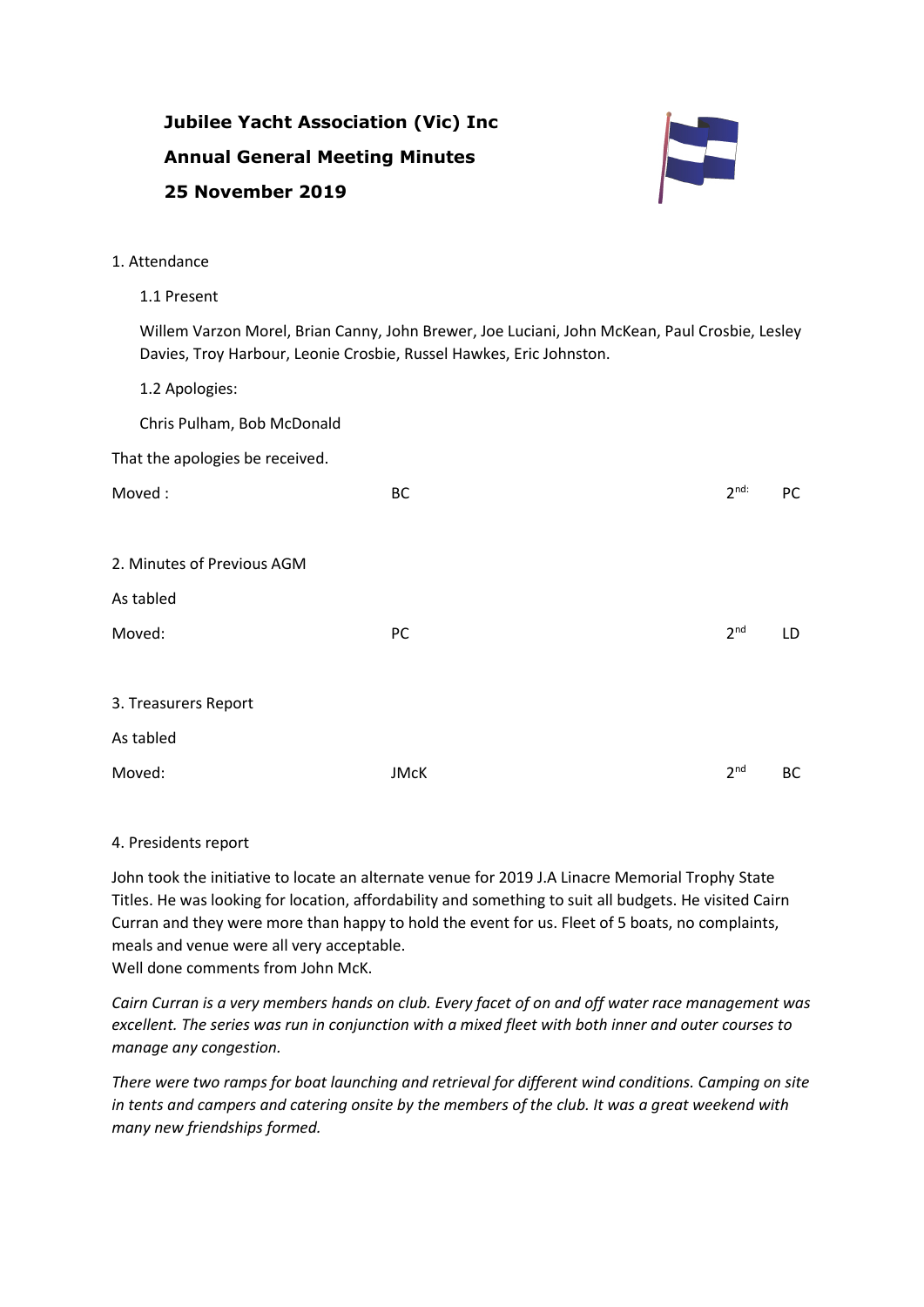Rudder Shield

There were more teams than boats allocated but another boat was quickly rigged and the day got off to a fabulous start. Teams represented from Sorrento, Brighton, Cairn Curran, Albert Park and 2 Ballarat teams plus John Cameron in the extra boat.

Ballarat team 2 took out the event with Skipper Russel Hawkes. It was another great success.

John stated that he feels very happy with the events of the season.

Huntingfield Cup in Pittwater.

"The 2019 Huntingfield Cup was held on the beautiful waters of Pittwater, hosted by Royal Prince Alfred Yacht Club. The regatta was held on 8,9/10 February and the weather could not have been better, with sunny days and mild evening.

The fleet consisted of: Ballarat-Scorpion, Charles Weatherly and Shiraz, Brian Canny; Albert Park-Wataworrie, Chris Pulham; Sorrento- Jubilant Bob McDonald; RPAYC – Tawarri, Kerrie Shimeld.

Scorpion won the series with a well-deserved seven wins, Wataworrie second, Shiraz third from Jubilant fourth on a count back and Tawarri fifth.

Full report by Brian Canny attached.

Moved: TH 2

 $2^{nd}$  EJ

5. Fleet Reports

5.1 RBYC – no report

5.2 Sorrento – Neil Cameron has sold his boat, which was purchased by Michael Morrow. Neil requested that the proceeds from the sale of his boat be directed to SailAbility. Combined with sponsorship from Rotary, this has enabled the purchase of a Hanse 303, to be named Jaunty.

Sadly John Cameron passed away only recently and his boat has been purchased by Dave Wilson. Dave has commenced a restoration of Manana 11.

5.3 Ballaarat

It has been a mixed start to the season with very heavy breezes. It was good to see 7 boats on the water in recent weeks with the fleet competition very close. There is one Jubilee for sale, Andiamo. Willem is unable to sail due to a medical condition but he intends to purchase a Hanse Liberty which he will be able to manage given his mobility restrictions.

Moved : The Contract of the RH 2 and 2 and 2 and 2 and 2 and 2 and 2 and 2 and 2 and 2 and 2 and 2 and 2 and 2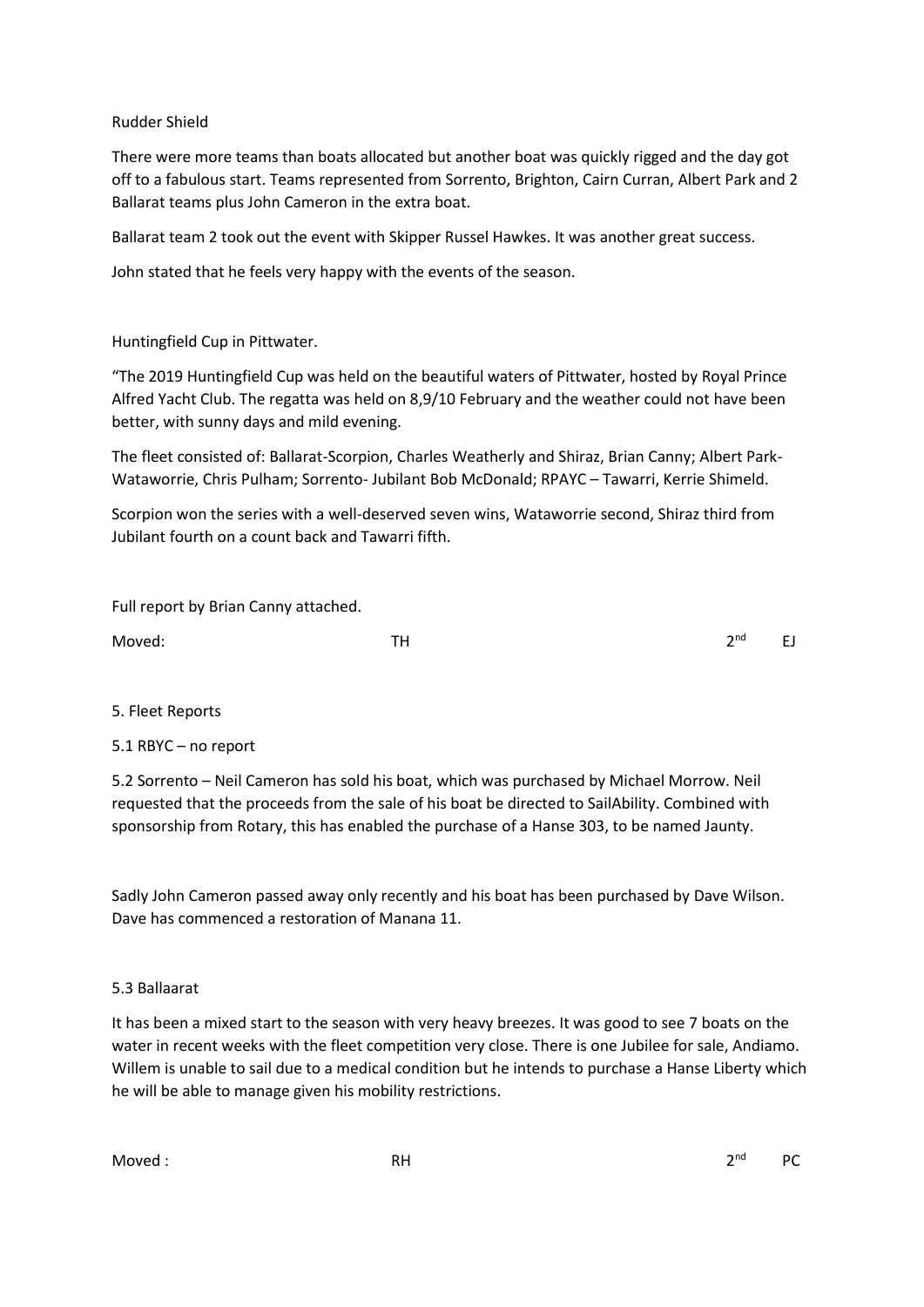## 6. Measurers Report

During the course of the year Eric has joined the measurers team to support Bob McDonald.

Eric spent time with Bob McD and discussed buoyancy issues resulting from changes to renovations of flotation tanks fore and aft. The lateral buoyancy is missing.

The Blue Book States (p34)

(a) That portion of the boat from the mast forward shall carry - 30%

(b) From the mast aft to the forward edge of the centre thwart – 40%

© From the forward edge of the centre thwart to the transom – 30%

A possible solution is to insert poly tubing (100 mm) 1 metre length above the thwart secured by a strap. Eric will continue to work with Bob to refine a solution.

Activities:

- David Wilson has purchased Manana 11 and is in the process of tanking out.
- He has a section of the measurements to bulkhead, 1.489 mm, rear at back of cockpit.
- Templates for bulkheads available
- Eric has set of drawings and rudder template
- Laminated rudder template is also available Construction of this is very costly in man hours as it needs to be custom fit to each boat to suit rudder pins.
- One set of sails measured for Lady Hamilton.
- Request to measure all the sails to ensure consistency. Eric to contact Chris Dunbar and arrange.

Leonie to send plans to Eric.

## 7. Coming Events

Held over to separate meeting following AGM.

## 8. Election of Office Bearers

No nominations received and all Office bearers retain their post.

| President:                | John Brewer         |
|---------------------------|---------------------|
| Hon Secretary:            | Leonie Crosbie      |
| Hon Treasurer:            | Leonie Crosbie      |
| <b>General Committee:</b> | Chris Pulham        |
| General Committee:        | <b>Brian Canny</b>  |
| <b>General Committee:</b> | <b>Bob McDonald</b> |
| <b>General Committee:</b> | Michael Morrow      |
| <b>Fleet Captains:</b>    |                     |
| <b>Ballarat</b>           | <b>Brian Canny</b>  |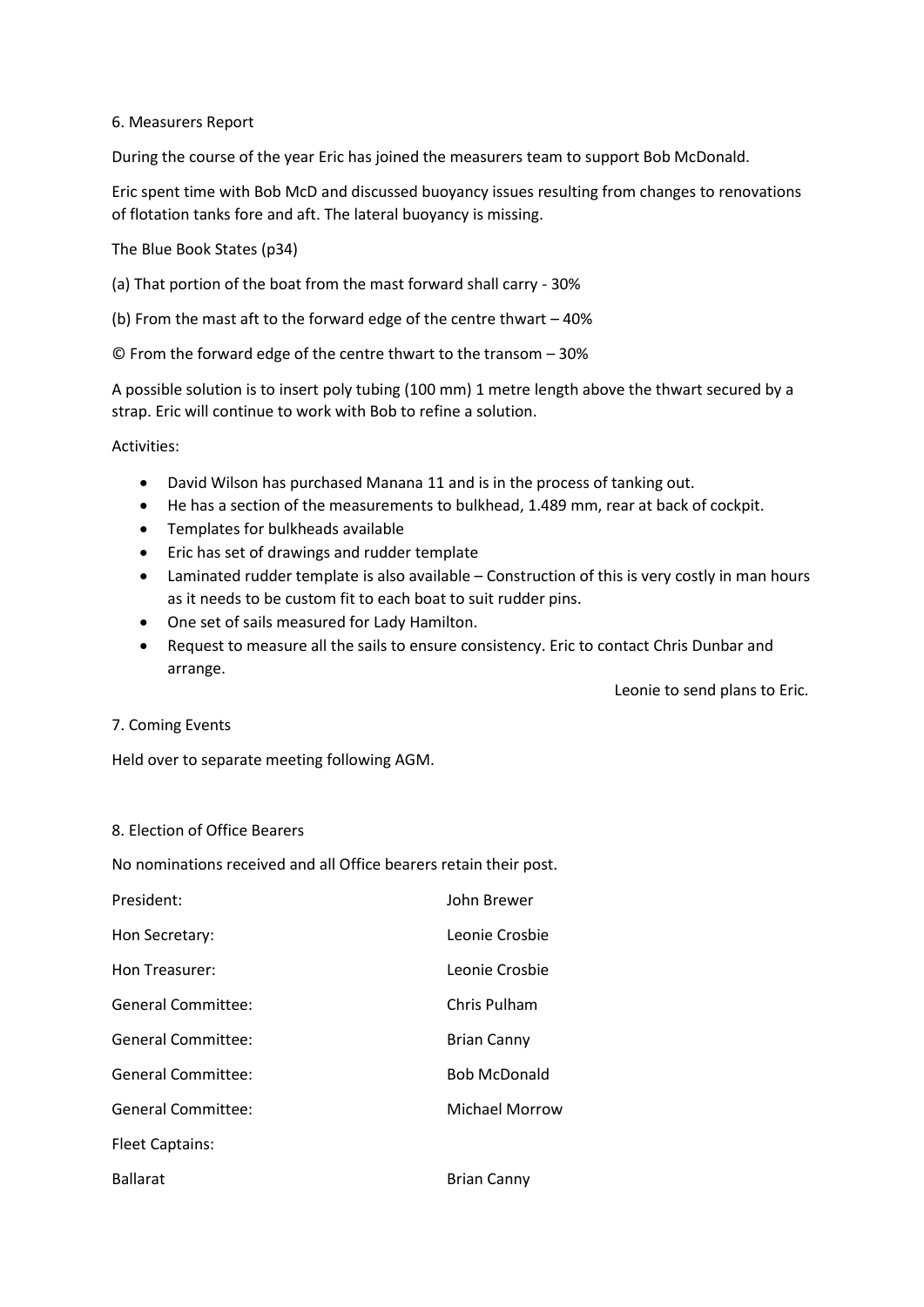| <b>RBYC</b>                                                                                                                             | Gary Bunyard                           |                |
|-----------------------------------------------------------------------------------------------------------------------------------------|----------------------------------------|----------------|
| Sorrento                                                                                                                                | Stephen Harvey                         |                |
|                                                                                                                                         |                                        |                |
| 9. General Business                                                                                                                     |                                        |                |
| Motion presented by Lesley Davies:                                                                                                      |                                        |                |
| To introduce Life Memberships to worthy recipients and who have contributed significantly toward<br>the progression of the Association. |                                        |                |
| And an honour board.                                                                                                                    |                                        |                |
| Motion carried by majority.                                                                                                             |                                        |                |
|                                                                                                                                         | LC to follow up with RBYC and Sorrento |                |
| Moved                                                                                                                                   | LD                                     | $2^{ND}$ J McK |
| Sarawaki 111 J100 turned 50 and she was acknowledged with cake and balloons.                                                            |                                        |                |
| Spinnaker of Freydis No 1 was donated by Eric J to The Association. Thankyou Eric.                                                      |                                        |                |

| 10. Next meeting:      |
|------------------------|
| Directly following AGM |
| Meeting closed         |

8.22pm.